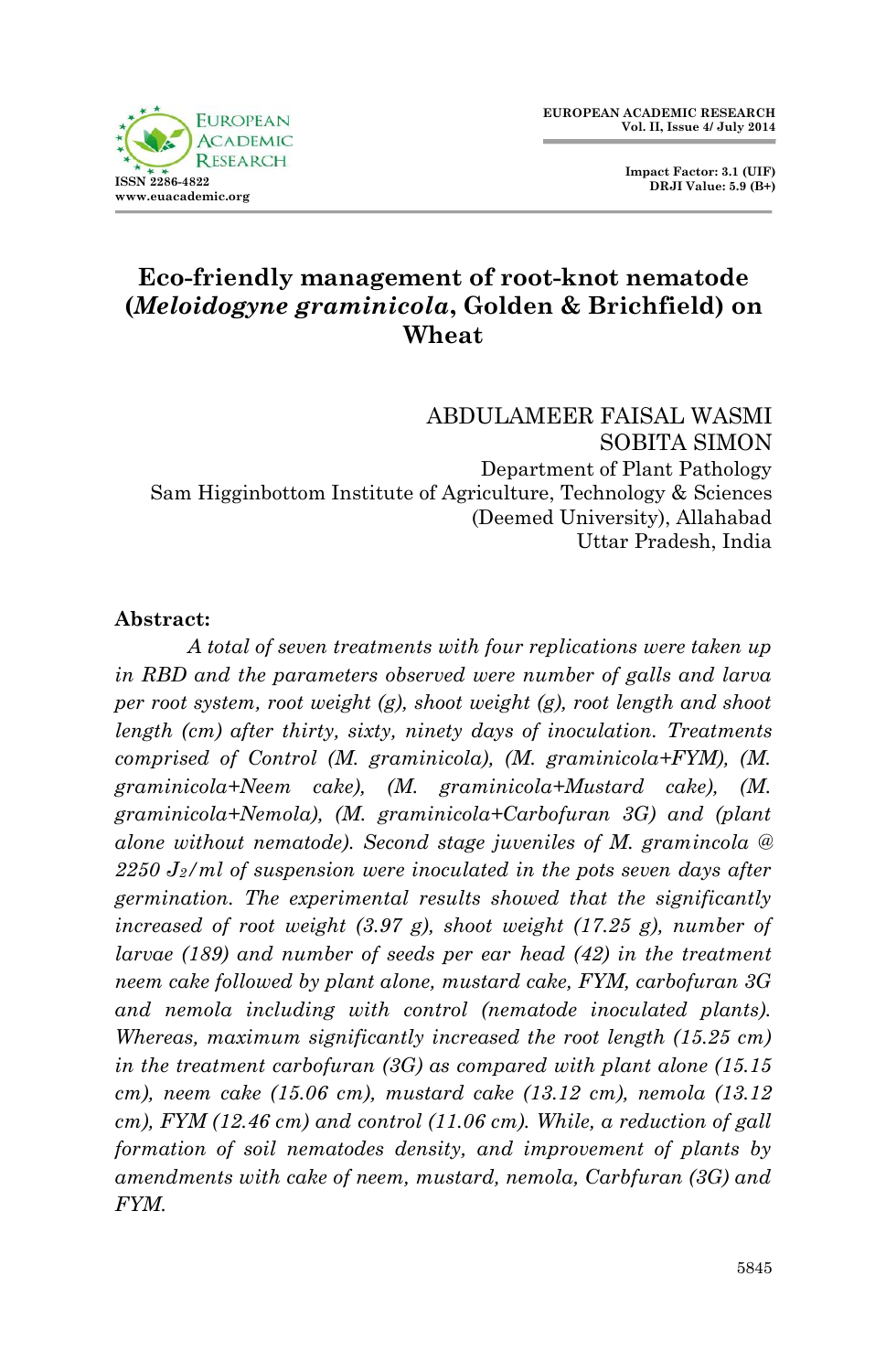**Key words:** *Meloidogyne gramincola*, Neem, Mustard, Nemola, Carbfuran 3G, FYM and Wheat plant.

### **Introduction**

Wheat (*Triticum aestivum* L.) is a member of the family Poaceae, which includes major cereal crops such as sorghum, maize, wheat, rice, millet and barely (Briggle and Reitz, 1963). It is nutritious, easy to store and transport and can be processed into various types of food. Wheat provides 70-90% of all calories and 66-90% of the protein, 55% of the carbohydrate and 20% of the calories consumed globally in developing countries (Breiman and Graur, 1995). Wheat is cultivated under a wide range of climatic conditions. India, the world's second-biggest wheat grower, had produced a record 94.88 million tonnes of wheat in the 2011-12. Poor rains in 2012-13 lowered the output to 92.46 million tonnes. Wheat acreage remains higher in Uttar Pradesh at 9.94 million hectares, Madhya Pradesh at 5.78 million hectares and Rajasthan at 3 million hectares (Anonymous, 2013). Root-knot nematode, *Meloidogyne graminicola* is one of the major constraints to rice production and causes significant yield losses which vary from low to high depending on the severity of infestation (Golden *et al*., 1968; Padgham *et al*., 2004). The nematode infestation is manifested by root galling, yellowing, stunting and wilting of the plants. The rice root-knot nematode, *M. graminicola* completes its life cycle in 15 days at 27-37°C (Jaiswal and Singh, 2010). An adult female reproduces approximately 300 eggs mainly laid in the cortex (Singh *et al.,* 2006). The rice rootknot nematode, *M. graminicola* is widely distributed in upland, lowland, deepwater and irrigated rice growing areas of the world (Bridge and Page, 1982; Soriano and Reversal, 2003). The root-knot nematode is making its importance felt in almost all the rice growing areas. *M. triticoryzae* infecting both rice and wheat including some monocot weeds is also reported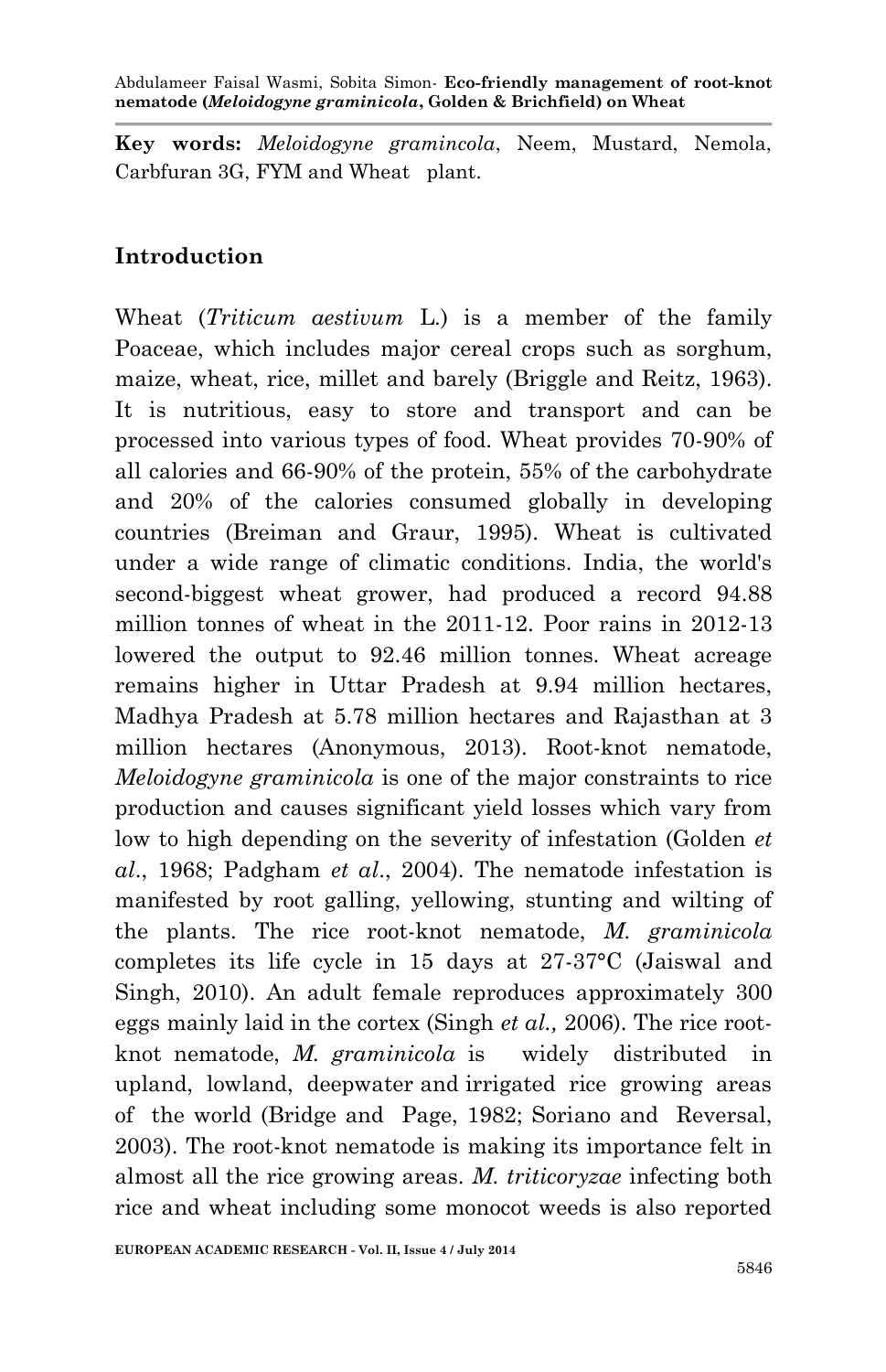from India (Gaur *et al*., 1993) and its occurrence is restricted to a few areas. *M. graminicola* is a serious pest of upland rice and nurseries world over in well drained soils (Rao *et al*., 1986). The nematode was reported on irrigated rice in Andhra Pradesh (Sharma and Prasad, 1995) and Karnataka (Prasad and Varaprasad, 2001). (Oteifa, 1952) reported that a high inoculum level of the *M. incognita* reduced shoot growth of Lima bean (*Phaseolus lunatus*) accompanied by a decrease in shoot-root ratio.

Organic manure is of paramount importance not only in augmenting the crop production but also for making the agriculture sustainable as an ecofriendly means of soil health management (Mishra and Nayak, 2004). The neem tree (*Azadirachta indica* A. Juss.) is a tropical evergreen tree (deciduous in drier areas) native to Indian sub-continent (Anonymous, 1985; Roxburgh, 1874). It has been used in Ayurvedic medicine for more than 4000 years due to its medicinal properties. Neem pesticides play a vital role in pest management and hence have been widely used in agriculture. Azadirachtin is the main ingredient used to manufacture bio pesticides. One of the most important advantages of neembased pesticides and neem insecticides is that they do not leave any residue on the plant. Musabyimana and Saxena (1999) have reported that application of neem cake at 100 g/plant reduced the numbers of *Pratylenchus goodeyi* and *Meloidogyne*  spp. in banana. The control of the root knot nematodes has been a major problem because of their ubiquitous nature and very wide host range (Adesiyan *et al.,* 1990).The use of synthetic pesticides has been found to increase the yield of agricultural products by over ten times when used to manage nematode problems.

However, the effects of pesticide overuse and misuse around the world has led to costly environmental pollution and disruption of the balance of nature (IITA, 2000). The concern over indiscriminate use of chemicals in the control of pests has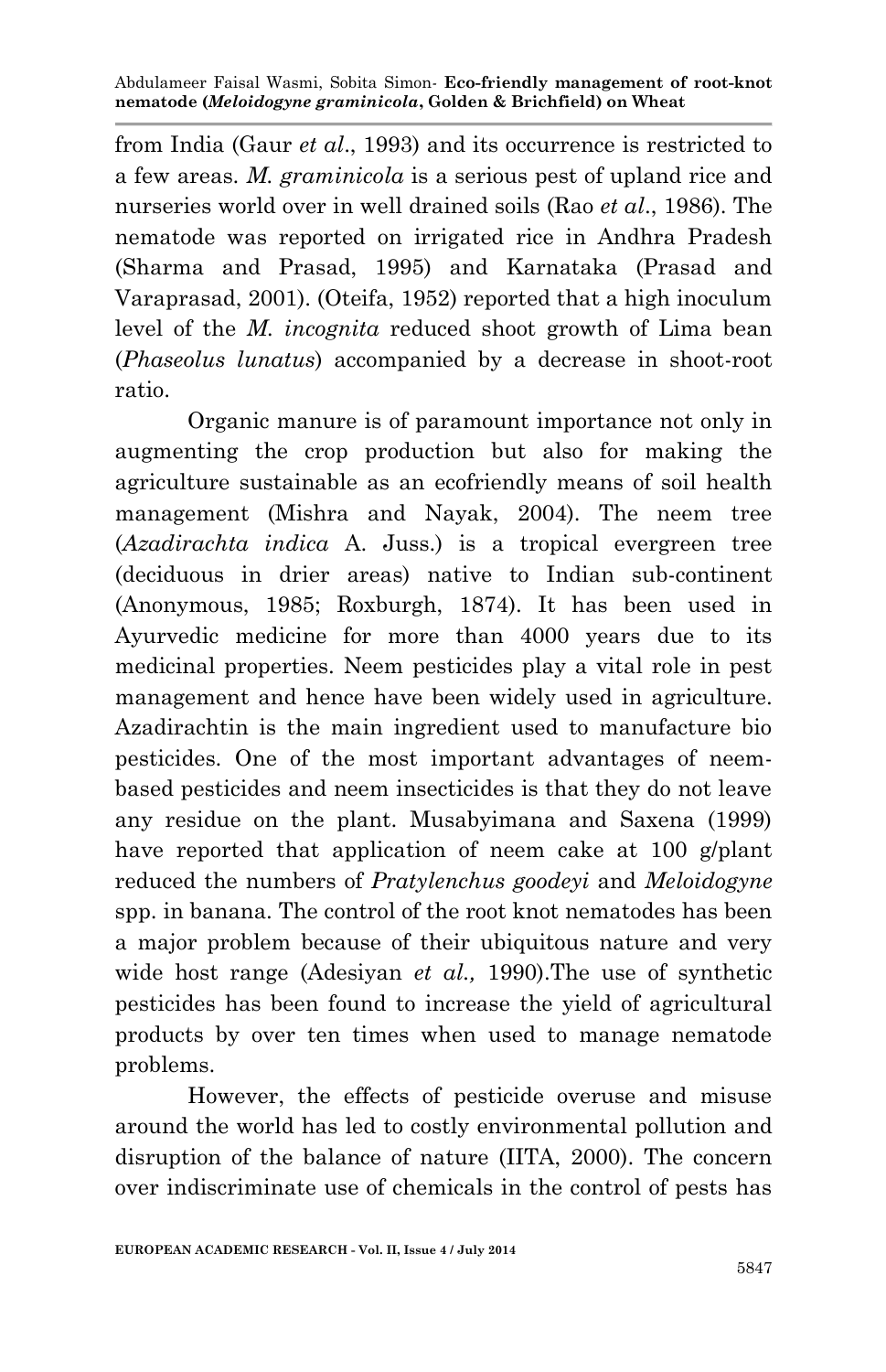led to the sourcing of alternatives. that are effective, ecologically safe and economical (Rajapakse, 1990). Such alternatives include the use of botanicals derived from very cheap and renewable sources, especially tropical plants (Ewete and Alamu, 1999).

The present study was undertaken to evaluate the comparative performance of fym, *neem cake, mustard cake,*  nemola in comparison to carbofuran in the management of *M. graminicola* and the consequent effect on the yield of wheat*.*

### **Materials and Methods:**

An experiment was conducted in a glass house at the SHIATS, Allahabad during November 2013 to March 2014. Soil was collected from naturally *M. graminicola* infested field of SHIATS, Allahabad. Infested soil was filled @ 5 kg /pot of 25 cm diameter. Organic amendments *viz.,* neem cake, mustard cake, nemola were incorporated in to the soil @ of 400 kg/ha and FYM @ 10t/ha. Carbofuran 3G @ 2 kg a. i./ha  $(0.3 \text{ g}/\text{pot})$  15 days prior to sowing of wheat seeds. Four pots were kept as control (*i.e*. without amendments).To get three larvae / gm of soil culture of *Meloidogyne graminicola* was prepared from the infested roots and tearsed in to small pieces by needle, to prepare nematodes suspension. The larvae suspension of *Meloidogyne graminicola* @ 2250 J<sup>2</sup> / pot was inoculated in each replicate of the treatments at two leaf of wheat seedling in the pots. The treatments were replicated four times in a complete randomized block design.

Ninety days after inoculation plants were uprooted and washed gently with running tap water to remove soil. Data were recorded on shoot length (cm) (30, 60 and 90 days), shoot weight (g), root-length (cm), root weight (g), number of rootknot gall, the number of larvae per root system and length of the ear head, seeds per ear head at 90 days after inoculation according to (Sharma-poudyal *et al.,* 2002).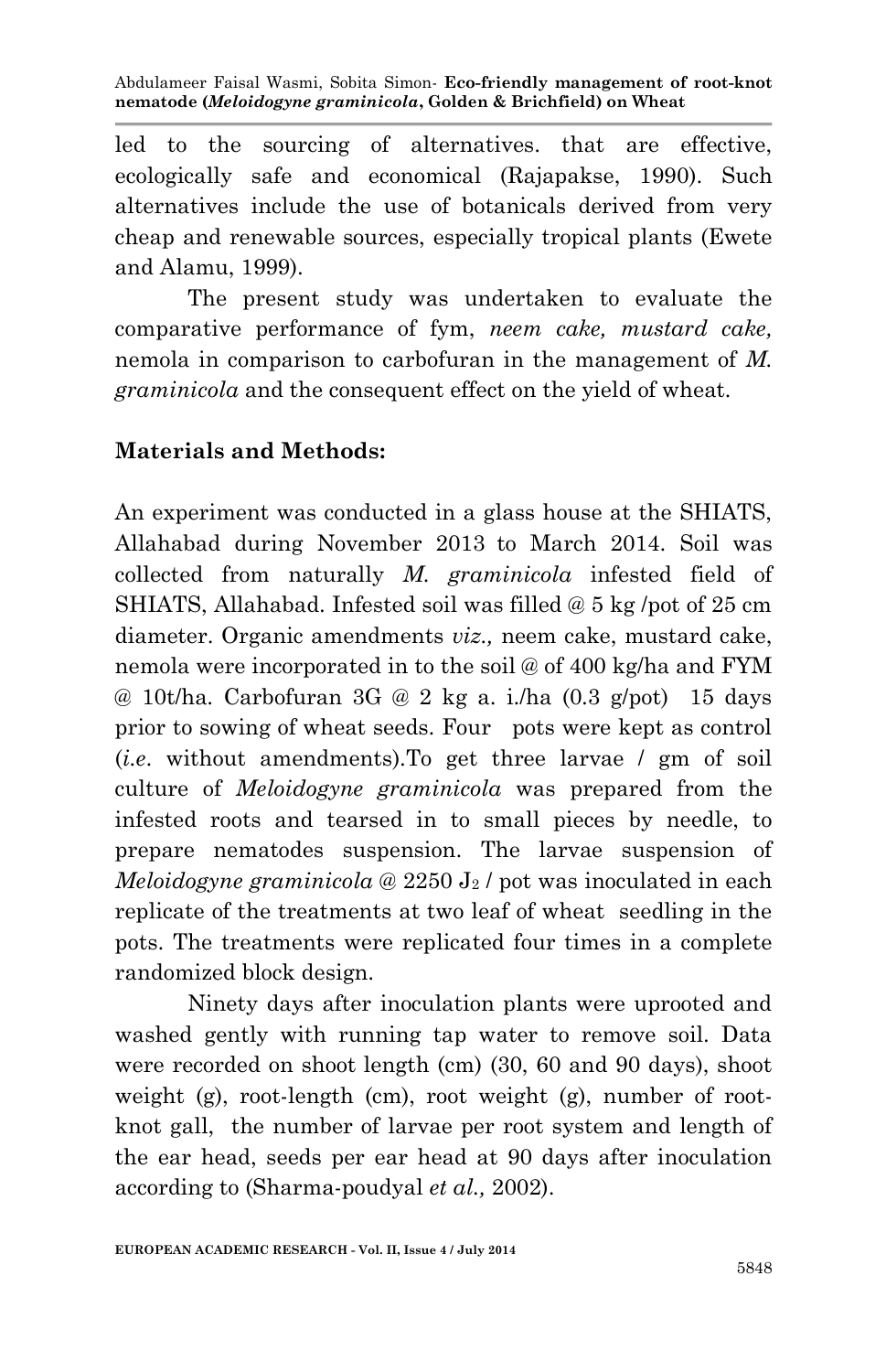## **Statistical analysis**

The data recorded on various aspects during the experiment was statistically analyzed by the method suggested by Fisher and Yates (1968). The interpretation of the result was carried out on the basis of F-test and critical difference at 5% level of significance between means (Table: 1).

## **Results and Discussion**

Result shows significantly increased root- weight (gm) of wheat plant at 90 DAI (days after inoculation) of the *Meloidogyne*  graminicola in different treatments  $T_3$  *-M*. *graminicola*+Neemcake  $(3.97)$ ;  $T_7$  –Plant alone  $(3.72)$ ;  $T_4$  -*M*.  $graminicola+Mustard$  cake  $(3.62)$ ;  $T_2$  –*M. graminicola*+FYM  $(3.23)$ ; T<sub>6</sub> *-M. graminicola*+carbofuran  $(3.13)$ ; T<sub>5</sub> *-M. graminicola*+Nemola  $(2.48)$  as compared to  $T_1$   $(2.72)$ . Significantly decreased the root-weight was recorded in  $T_5$  -*M*. *graminicola*+Nemola (2.48) as compared T1 -*M. graminicola*   $(2.72)$ ; T<sub>6</sub> –*M.* graminicola+Carbofuran (3.13), T<sub>2</sub> –*M. graminicola*+FYM (3.23) were non-significantly with each other but significant over the treatments  $T_4$ ,  $T_7$  and  $T_3$ . Similar results are agreement with those of Dongre and Simon (2013) who reported that the 100% plant leaf extracts of Neem and Bael showed highest significantly increased plant growth parameters of shoot length 30.23 and 29.50 (cm), root length 54.00 and 51.33 (cm), root weight 0.66 and 0.43 (gm) and highest significantly reduction of root gall 22.66 and 35.33 as compared to treatment  $(T_1$  - Nematode alone). The use of organic amendment which will act as an asset to control environmental pollution.

Result revealed that significantly increased root length (cm) of wheat plant at 90 DAI of the *Meloidogyne graminicola* in the treatments  $T_6 - M$ , graminicola+Carbofuran (15.25),  $T_7 -$ Plant alone (15.15), T3 -*M. graminicola*+neemcake (15.06), T4 *-*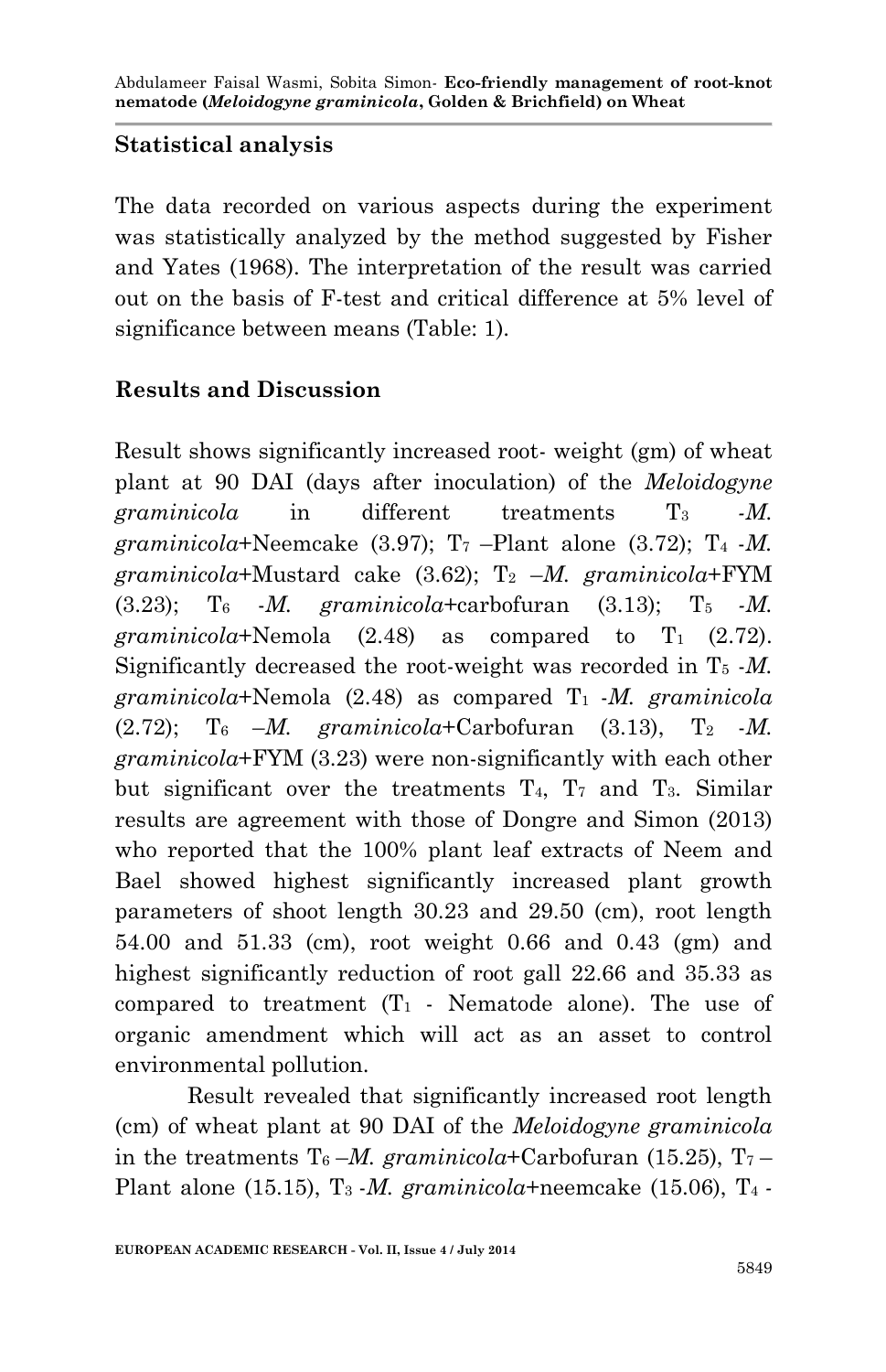*M.* graminicola+Mustard cake  $(13.12)$ ,  $T_5$  *-M.*  $graminicola + nemola (13.12), T_2$  *-M. graminicola* + FYM  $(12.46)$ as compared to  $T_1$  (11.06). Among the treatments (T<sub>6</sub>, T<sub>7</sub>, T<sub>3</sub>, T<sub>5</sub>,  $T_4$ ) and  $(T_5, T_4, T_2, T_1)$  were not statistically from one another. Result recorded significantly increased shoot weight (gm) in the treatment  $T_3$  (17.33) as compared with  $T_7$  (17.08);  $T_4$  (14.91);  $T_5$ (14.58);  $T_6$  (14.13) and  $T_2$  (13.86) including with control  $T_1$ (11.56). Whereas, treatments  $T_4$ ,  $T_5$ ,  $T_6$  and  $T_2$  were found non significant among themselves.

 Result shows that significantly increased number of rootknot of wheat plant at 90 days inoculation of the *Meloidogyne graminicola* in treatment  $T_1$  (104) as compared with  $T_4$  (46),  $T_5$ (45),  $T_2$  (41)  $T_3$  (36),  $T_6$  (12) and  $T_7$  (0). However, maximum reduction of the root knot gall in the chemical treatment while, all the organic amendments were reduced in root knot gall as compared with control (*M. graminicola*). Similar results are in agreement with those of Pramanik et al. (2004) who reported that the Carbofuran 3G @ 1 kg a.i./ha once in nursery and another at 45 DAT in main field achieved 61–75% reduction of *M. graminicola* population along with simultaneous increase in grain yield of rice.

Result revealed that significantly increased number of root-knot larvae in the control  $T_1$  (370) followed by  $T_5$  (255);  $T_2$ (191); T<sub>3</sub> (188.75); T<sub>4</sub> (188.75); T<sub>6</sub> (70) and T<sub>7</sub> (0). Among all the organic amendments were least number of larvae as comparison to control. Similar result is reported by Javed *et al.* (2007) who find curative application of neem formulations significantly reduced the number of egg masses and eggs per egg mass as compared with the control.

 Results revealed that the shoot length (cm) varied from 20.81 cm to 28.41cm at 30 days after inoculation of *M. graminicola*. Significantly reduction of plant height recorded in Nemola treatment (28.41) as compared with FYM (28.41), Neem cake (28.31), Mustard cake (27.77) and un-inoculated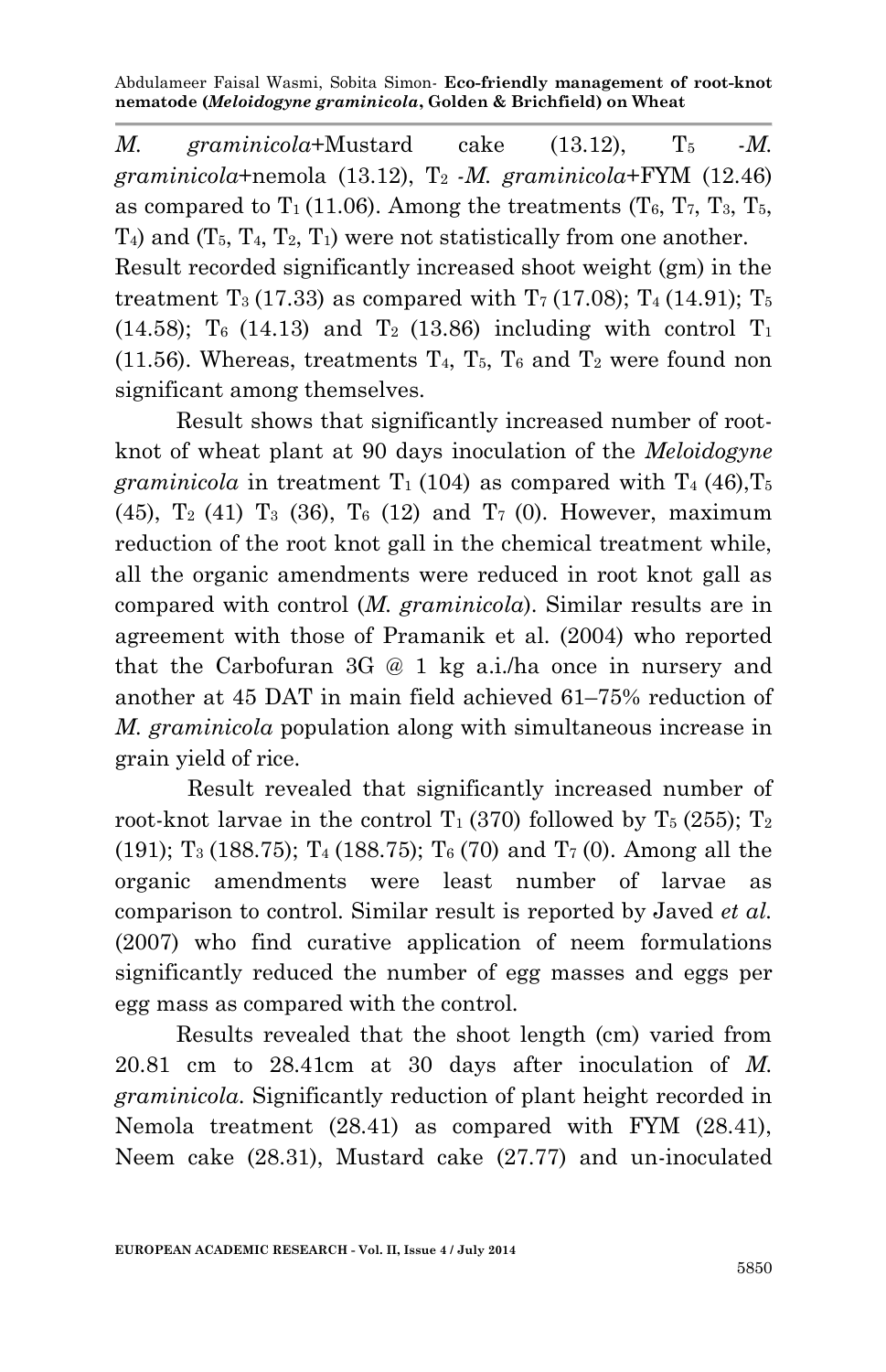plants (24.75). Among the treatment  $(T_1, T_5)$ ,  $(T_2, T_3, T_4, T_7)$ , which was not significantly different from one another.

It was observed from the result of 60 days after inoculation of *M. graminicola.* The shoot length was significantly increased in Neem and FYM cake treated pots followed by Mustard cake. The shoot length of  $(T_2, T_3)$  and  $(T_4, T_5)$ T7) formed non-significantly from each other. Inoculated the treatments of neem cake show maximum height followed by FYM, Mustard cake and plant alone. Which are significantly increased from the treatment of Carbofuran, nematode inoculated plants and Nemola.

At 90 days after inoculation the plant height of wheat shows the variation of shoot length from (54.75 cm) (66.49 cm), among the treatments maximum shoot length was obtained in Neem cake (66.49) as compared with FYM (62.71) and Mustard cake (61.93). Which are non significant to each other but significantly increased shoot length from Nemola (54.75) Carbofuran (58.66). Among the treatments  $(T_7, T_1)$  and  $(T_5, T_6)$ are non significant to each other. Similar results are in agreement with those of Kumar and Khanna (2006) who reported that the NSKE drench produced the best plant growth, closely followed by Econeem. Meena *et al.* (2009) also reported biopesticidal of some organic cakes, *viz.* neem cake, sesamum cake, mustard cake, cotton cake and castor cake at the dose of 3g and 5g/pot were found significantly effective in plant growth promotion and reduction in nematode population (*Heterodera cajani*) in the following order: neem cake>sesamum cake>mustard cake>cotton cake>castor cake.

 Results shows number of seed per ear head, all the treatments of organic amendments including control significantly increased number of seed from nematode alone including plants. Among the treatments carbofuran (34.7) and nemola (31.5) are not significantly from each other, whereas FYM, Mustard cake (38) and Plant alone (36.5) also found significant from one another.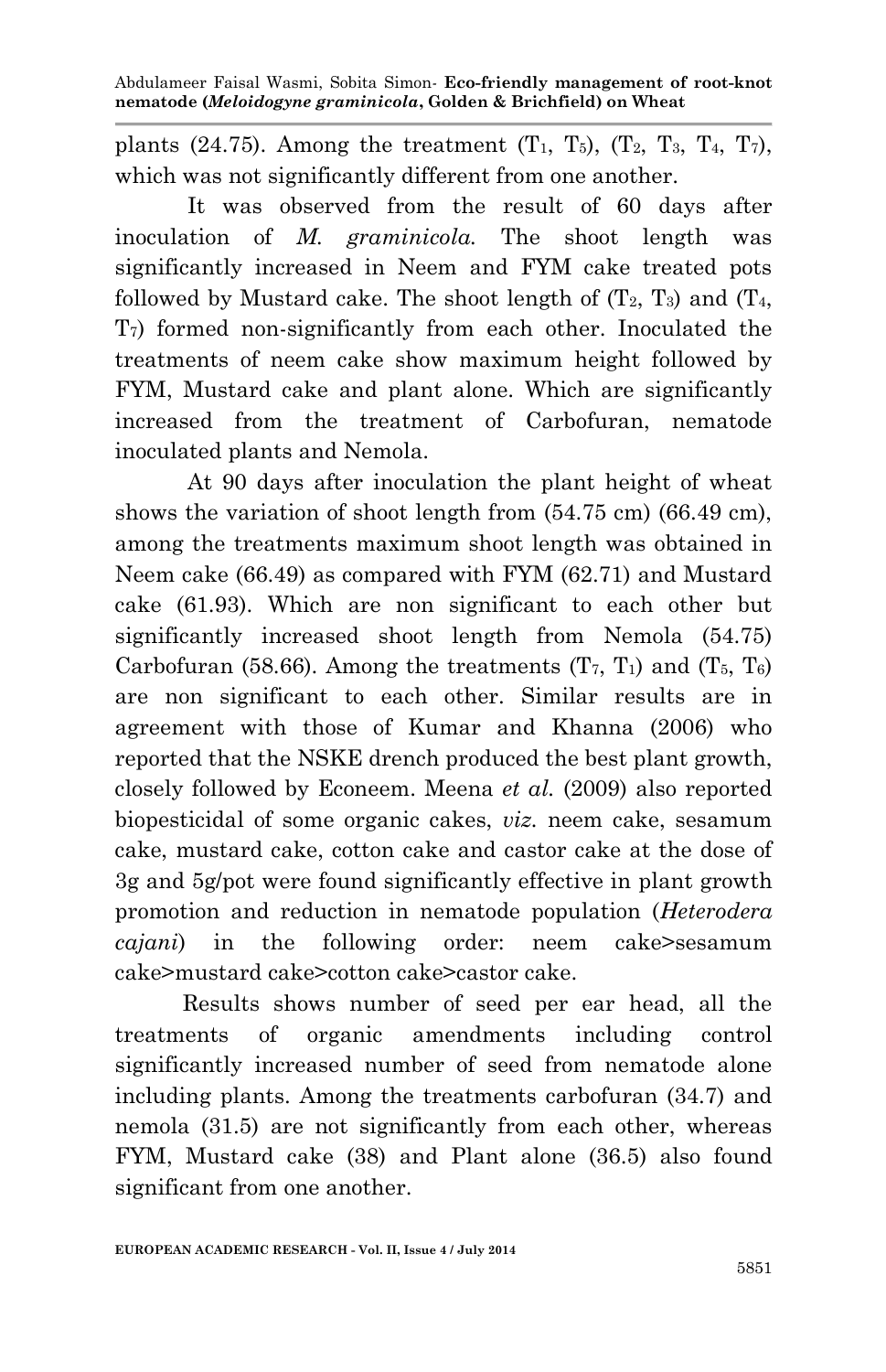In conclusion, the results show that the significantly increased of root weight, shoot weight, number of larvae and number of seeds per ear head in the treatment neem cake. While, maximum significantly increased the root length in the carbofuran (3G). Thus, the use of control agent must be given considerable attention on a priority basis for the welfare of the farmers as well as the human community.

**Table: 4.1 Effect of oil cakes and FYM on growth parameter and rootknot nematode in Wheat plant.**

|                             | Root   | Root              | <b>Shoot</b> | No.      | No. of   | Seeds/ear |
|-----------------------------|--------|-------------------|--------------|----------|----------|-----------|
| <b>Treatments</b>           | weight | length            | weight       | оf       | root     | head      |
|                             | (g)    | (c <sub>m</sub> ) | (g)          | root-    | knot     |           |
|                             |        |                   |              | knot     | larvae   |           |
|                             |        |                   |              | gall     |          |           |
| Control<br>$T_{1}$<br>(M.   | 2.72   | 11.06             | 11.56        | 104      | 370      | 24.25     |
| graminicola)                |        |                   |              |          |          |           |
| $-M$ .<br>$\rm T_2$         | 3.23   | 12.46             | 13.86        | 41       | 191      | 38.5      |
| $graminicola + FYM$         |        |                   |              |          |          |           |
| $\rm T_3$<br>$-M$ .         | 3.97   | 15.06             | 17.33        | 36       | 188.75   | 42        |
| graminicola+neem cake       |        |                   |              |          |          |           |
| $\rm T_4$<br>$-M$ .         | 3.62   | 13.12             | 14.91ab      | 46       | 188.75   | 38        |
| graminicola+mustard         |        |                   |              |          |          |           |
| cake                        |        |                   |              |          |          |           |
| $-M$ .<br>$\mathrm{T}_5$    | 2.48   | 13.12             | 14.58        | 45       | 255      | 31.5      |
| graminicola+nemola          |        |                   |              |          |          |           |
| $T_6$<br>$-M$ .             | 3.13   | 15.25             | 14.13        | 12       | 70       | 34.75     |
| $gramini cola + carbofuran$ |        |                   |              |          |          |           |
| T <sub>7</sub> -Plant alone | 3.72   | 15.15             | 17.08        | $\Omega$ | $\Omega$ | 36.5      |
| F-test                      | S      | S                 | S            | S        | S        | S         |
| C.V.                        | 19.93  | 11.95             | 16.32        | 28.58    | 19.94    | 13.84     |
| $C.D (P=0.05)$              | 0.96   | 2.41              | 3.58         | 17.22    | 53.49    | 7.21      |

#### **Table: 4.2 Effect of oil cakes and FYM on Shoot length after inoculation with root-knot nematode in Wheat plant.**

|                                             | Shoot length (cm) |        |               |
|---------------------------------------------|-------------------|--------|---------------|
| <b>Treatments</b>                           | <b>30 DAI</b>     | 60 DAI | <b>90 DAI</b> |
| $T_1$ - Control ( <i>M. graminicola</i> )   | 24.29             | 44.37  | 54.38         |
| $T_2$ - <i>M.</i> graminicola+FYM           | 28.31             | 52.59  | 62.71         |
| $T_3$ - <i>M. graminicola</i> +neem cake    | 28.41             | 52.87  | 66.49         |
| $T_4$ - <i>M. graminicola</i> +mustard cake | 27 77             | 49.21  | 61.93         |

**EUROPEAN ACADEMIC RESEARCH - Vol. II, Issue 4 / July 2014**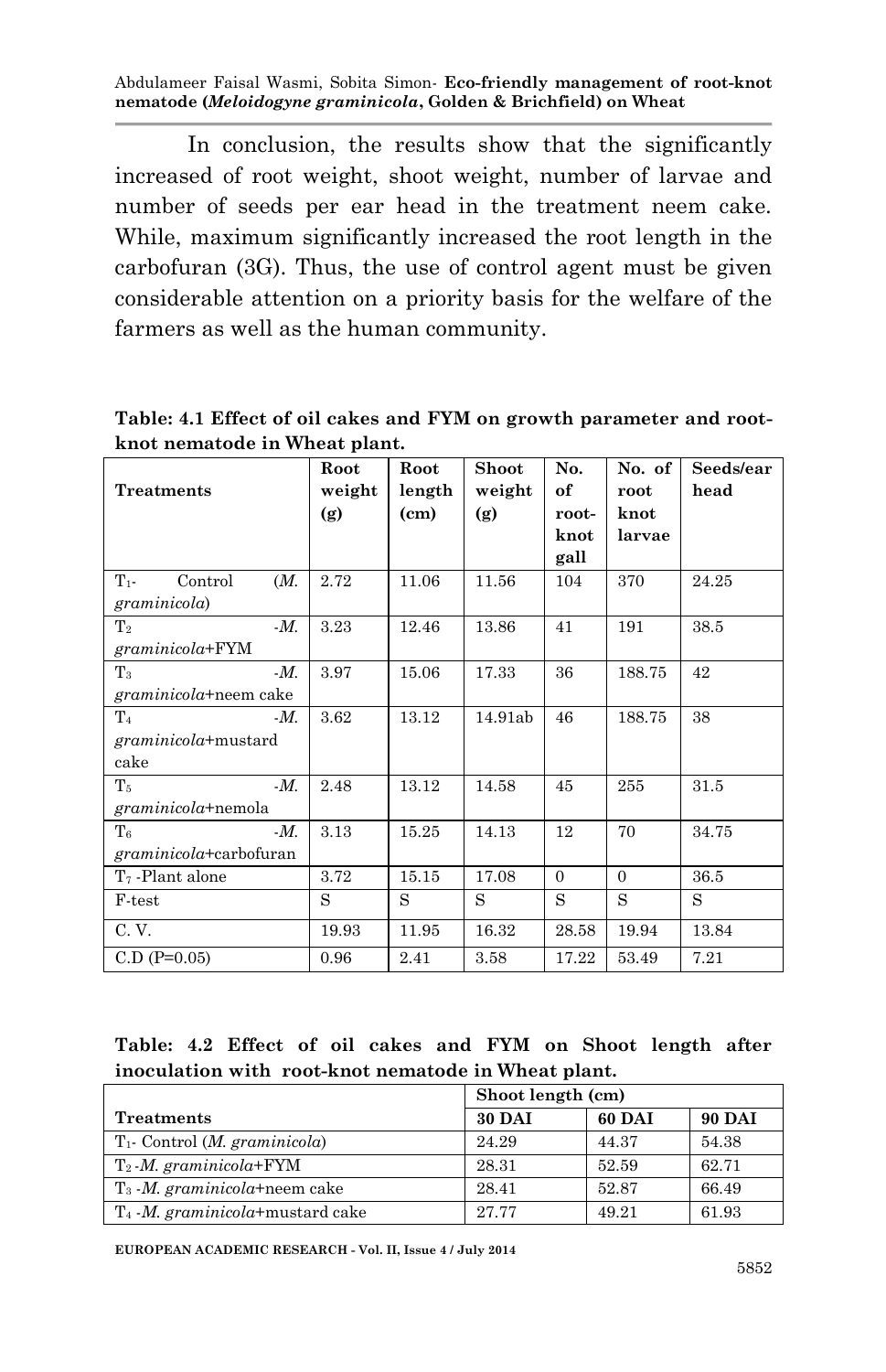| $T_5$ - <i>M. graminicola</i> +nemola   | 20.81 | 42.93 | 54.75 |
|-----------------------------------------|-------|-------|-------|
| $T_6$ <i>M. graminicola</i> +carbofuran | 22.53 | 45.81 | 58.66 |
| $T7$ -Plant alone                       | 24.75 | 48.57 | 63.98 |
| $F-test$                                |       |       |       |
| C. V.                                   | 13.18 | 6.53  | 6.94  |
| $C.D (P=0.05)$                          | 4.94  | 4.66  | 6.23  |

Abdulameer Faisal Wasmi, Sobita Simon*-* **Eco-friendly management of root-knot nematode (***Meloidogyne graminicola***, Golden & Brichfield) on Wheat**



**Plate:1. Effect of organic amendments on shoot-length (cm) at 90 day after inoculation in the** *Meloidogyne graminicola.* **T0: Control (***M. graminicola***), T1:** *M. graminicola***+FYM, T2:** *M. graminicola+***neemcake,T3:***M.graminicola***+Mustard cake, T4:** *M. graminicola+Nemola***,T5:** *M.graminicola***+Carbofuran 3G , T6: plant alone).**



**Plate:2. Effect of organic amendments on Root-length (cm), number Root-knot gall at 90 day after inoculation in the** *Meloidogyne graminicola* **of wheat plant T<sup>0</sup> : Control (***M. graminicola***), T1:** *M. graminicola***+FYM, T2:** *M. graminicola+***neem cake, T3:** *M. graminicola***+Mustard cake, T4:** *M. graminicola+***Nemola, T5:** *M. graminicola***+Carbofuran 3G, T6: plant alone.**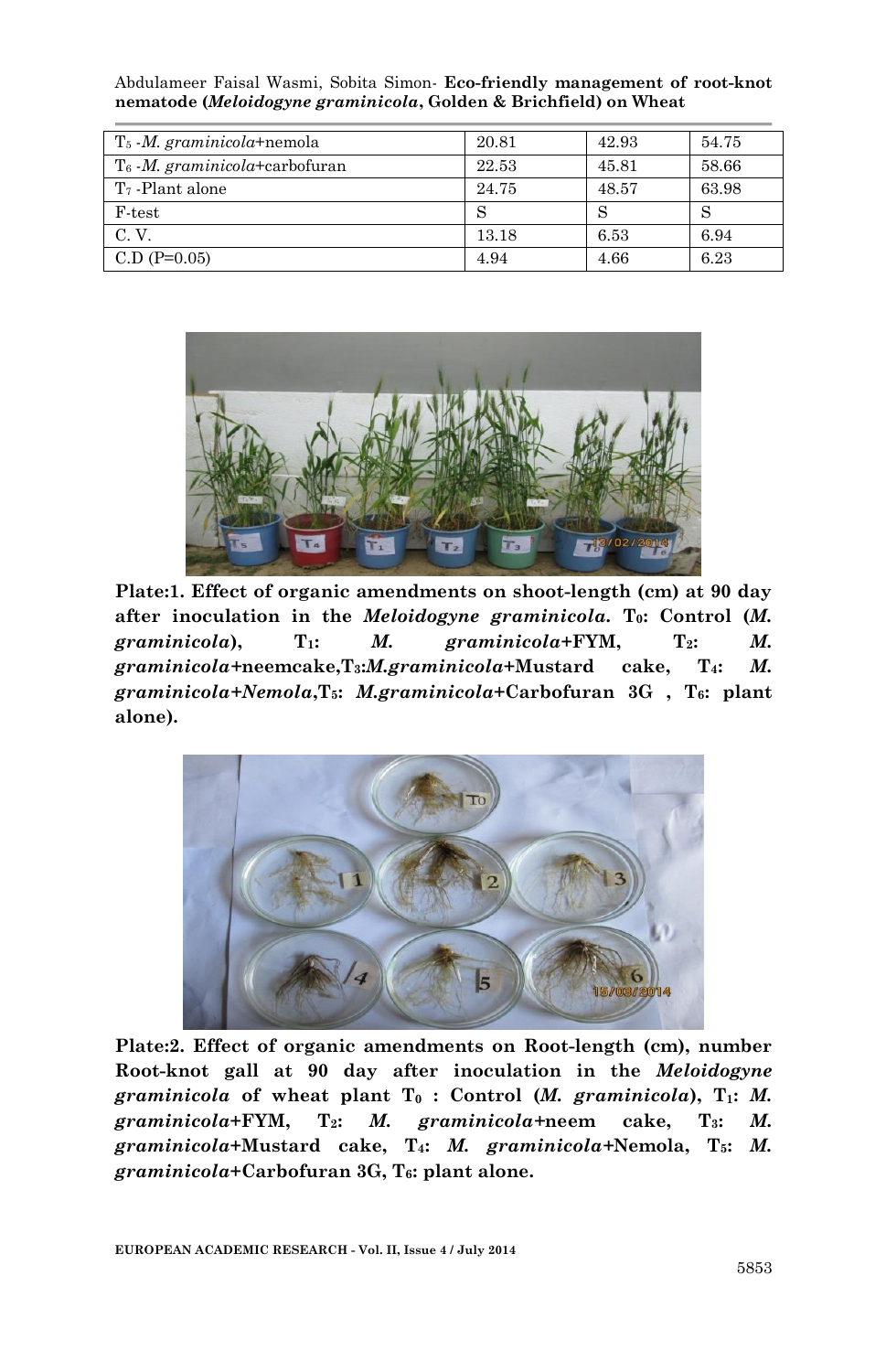#### **REFERENCES**

- Adesiyan, S.O., F.E. Caveness, M.O. Adeniji and B. Fawole 1990. "Nematode pests of tropical crops." *Heinemann Educational Books (Nig.) Ltd*., pp: 114.
- Anonymous. 1985. "The wealth of India raw materials." *Publication and Information Directorate, CSIR, New Delhi, India.*
- Anonymous. 2013. Economic times. India times. com. Wheatcrop-wheat-production-record-wheat-output.
- Breiman, A. and Graur, D. 1995. "Wheat evaluation." *Israel J Plant Sci.* 43:58-95.
- Bridge, J. and Page, S.L.J. 1982. "The rice root knot nematode, *Meloidogyne graminicola*, on deep water rice (*Oryza sativa* sub. sp. *indica*)." *Revue de Nematologie*, 5:225- 232.
- Briggle, LW and Reitz, LP. 1963. "Classification of *Triticum* species and of wheat varieties grown in the United States." *Technical Bulletin 1278*. *United States Department of Agriculture.*
- Colwell, J.D. 1994. "Estimating Fertilizer Requirements. A Quantitative Approach." *CAB International*, UK p. 259.
- Ewete, F.K. and O.T. Alamu. 1999. "Extracts of three *Mahogany* species as grain protectants against *Sitophilus zeamais* Mot (Coleoptera: Curculionidae)." *Journal Tropical Forest Resources,* 15: 25-29.
- Gatehouse, C.D. Johnson, R. Mitchel and T. Joshida (eds). *Bruchids and legume economics: ecological and coevolution.* Acad. Publishers, Dordrescht, the Netherlands, pp: 85-90.
- Gaur, H.S., Khan, E. and Sehgal, M. 1993. "Occurrence of two species of root-knot nematodes infecting rice, wheat and monocot weeds in Northern India." *Ann. Pt. Protec. Sci*., 1(2):141-142.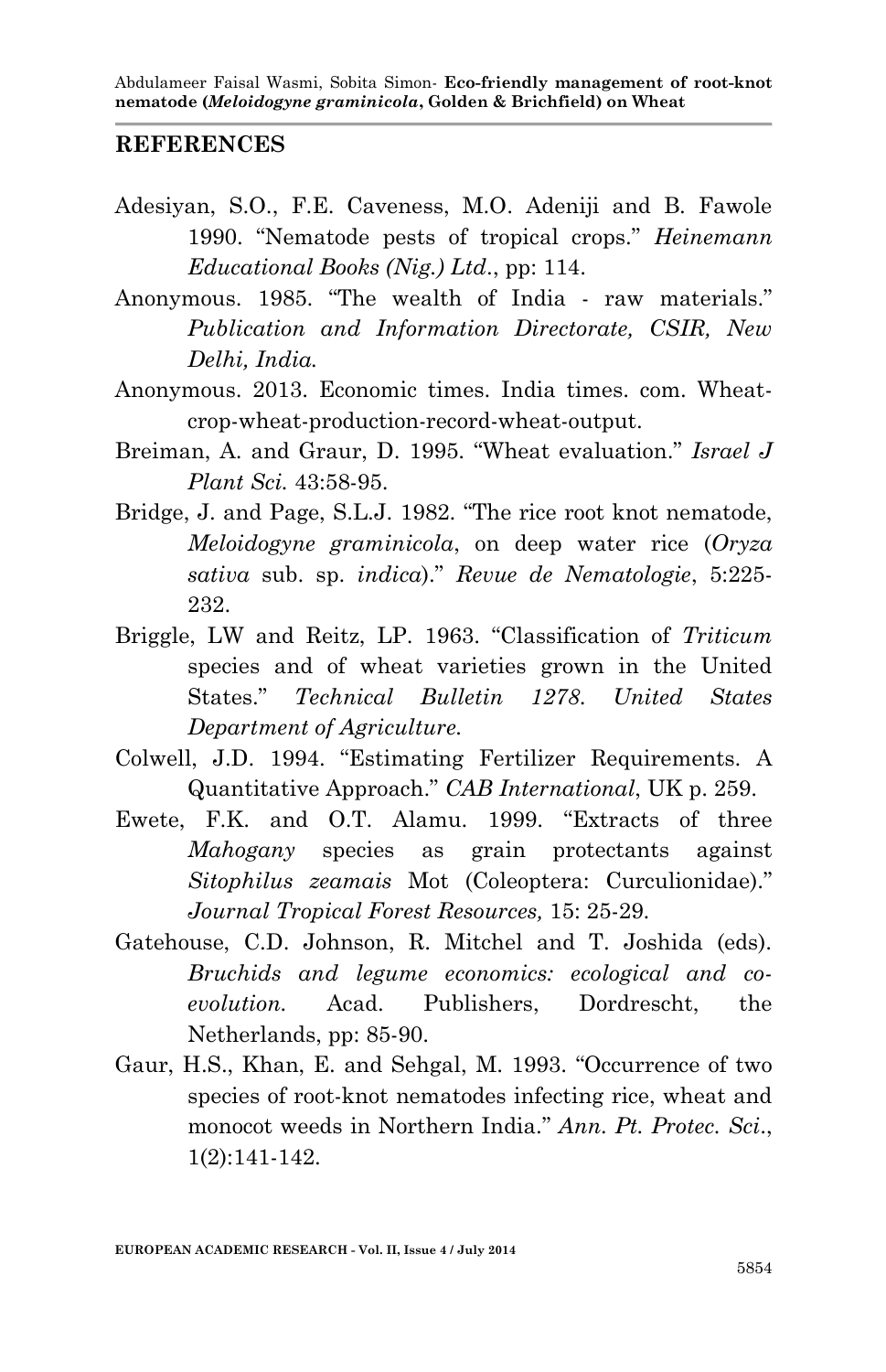- Golden, A.M. and Birchfield, W. 1968. "Root knot nematode (*Meloidogyne graminicola*) as a new pest of rice." *Pl. Dis. Reportr.,* 52: 423.
- IITA- International Institute of Tropical Agriculture. 2000. "Evaluation of plant- based insecticides against field and storage pests of cowpea and soybean, annual report, plant health management division." *International Institute of Tropical Agriculture,* 33.
- Jaiswal, R.K. and Singh, K.P. 2010. "A technique for studying the life cycle of *Meloidogyne graminicola* in rice roots." *International Rice Res. Notes* 35: 0117-4185.
- Musabyimana, T. and Saxena, R.C. 1999. "Efficacy of neem seed derivatives against nematodes affecting banana." *Phytoparasitica* 27: 43-49.
- Oteifa, B.A. 1952. "Potassium nutrition of the host in relation to infection by root knot nematode, *Meloidogyne incognita*." *Proc. Helmintholog. Soc. Wash*. 19:99-104.
- Padgham, J.L., Duxbury, J. M., Mazid, A.M. and Hossain, M.A. 2004. "Yield loss caused by *Meloidogyne graminicola* on lowland rain fed rice in Bangladesh." *J. Nematol.* 36: 42- 48.
- Prasad, J.S. and Varaprasad, K.S. 2001. "Ufra nematode, *Ditylenchus angustus* is seed borne." *Crop Protec.*, 21(1):75-76.
- Rajapakse, R.H.S. 1990. "Effects of five botanicals as protectants of grain against the pulse bettle, *Collasobruchus maculatus*."
- Rao, Y.S., Prasad, J.S. and Panwar, M.S. ("1986. *Nematode pests of rice in India, in non insect pests and predators.* All India Scientific Writers' Society, New Delhi, 65-71.
- Roxburgh, W. 1874*. Description of Indian plants.* Today and tomorrow's Printers and Publishers, New Delhi, India.
- Sharma, R. and Prasad, J.S. 1995. "First record of *Meloidogyne graminicola* on rice in Andhra Pradesh." *Oryza* 32(1):59.